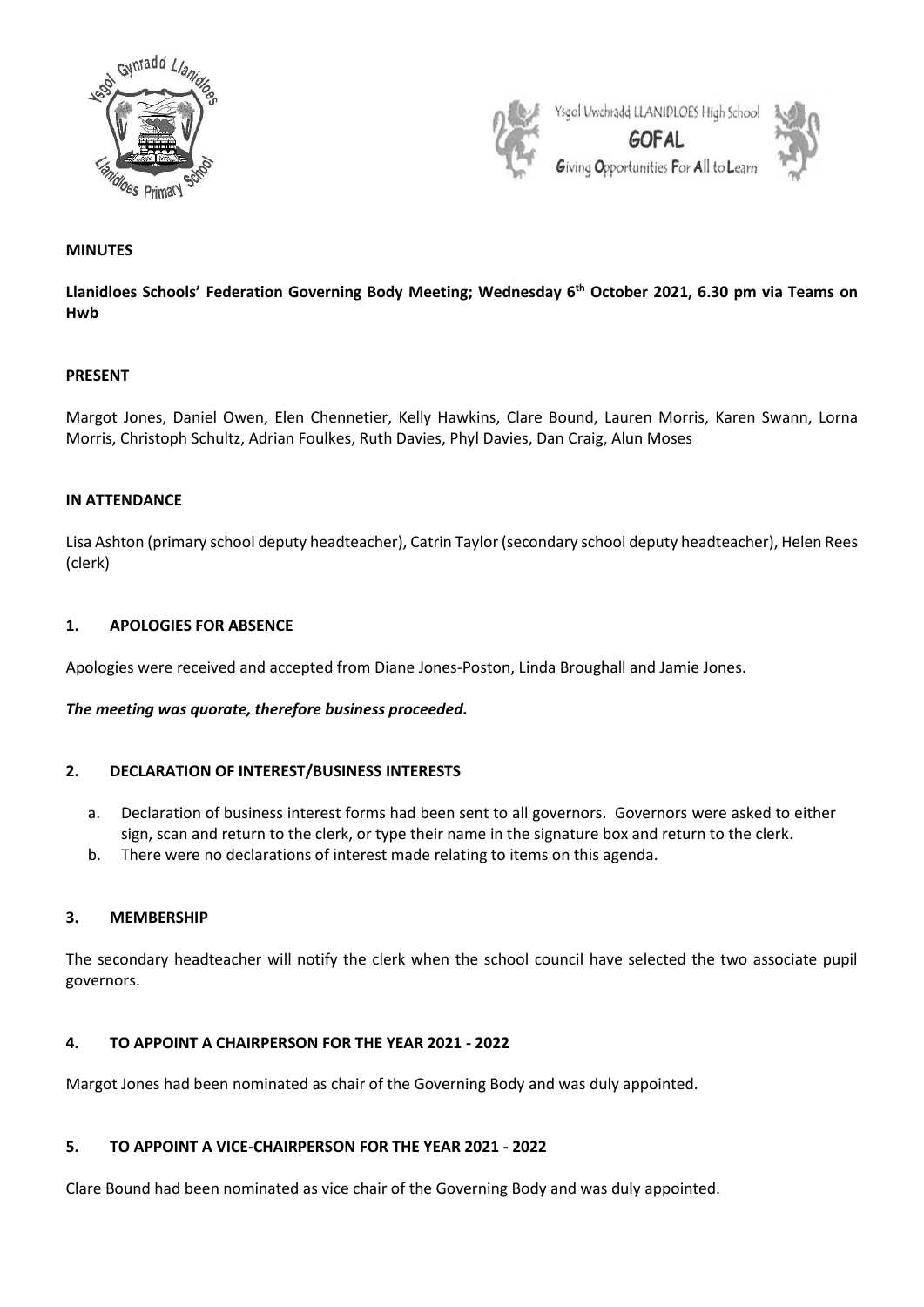### **6. BUSINESS OF MEETING**

It was agreed to follow the order of business as set out in the agenda. No matters were identified to be considered under Any Other Business.

## **7. MINUTES OF PREVIOUS MEETING**

The minutes and confidential minutes of the meeting of the governing body held on 7<sup>th</sup> July were confirmed and would be filed in the schools' file.

#### **8. MATTERS ARISING FROM THE MINUTES NOT INCLUDED ELSEWHERE ON THE AGENDA**

There were no such matters arising.

#### **9. DELEGATION OF FUNCTIONS**

it was agreed that the following governors would sit on the statutory committees:

*Staff Disciplinary and Dismissal Committee: Phyl Davies, Gareth Morgan, Christoph Schultz (reserves: Clare Bound, Lorna Morris, Adrian Foulkes)*

*Staff Disciplinary and Dismissal Appeals Committee: Karen Swann, Meirion Jones, Diane Jones-Poston (reserves: Linda Broughall, Kelly Hawkins, Clare Bound)*

*Pupil Disciplinary and Exclusions Committee: Margot Jones, Adrian Foulkes, Phyl Davies (reserves: Linda Broughall, Diane Jones-Poston, Meirion Jones)*

*Complaints Committee: Margot Jones, Meirion Jones, Adrian Foulkes (reserves: Diane Jones-Poston, Gareth Morgan, Christoph Schultz)*

*Grievance Committee: Diane Jones-Poston, Clare Bound, Gareth Morgan (reserves: Phyl Davies, Karen Swann, Kelly Hawkins)*

*Grievance Appeals Committee: Christoph Schultz, Lorna Morris, Adrian Foulkes (reserves: Meirion Jones, Lorna Morris, Christoph Schultz)*

*Pay Committee: Kelly Hawkins, Karen Swann, Meirion Jones (reserves: Phyl Davies, Adrian Foulkes, Gareth Morgan)*

*Pay Appeals Committee: Lorna Morris, Linda Broughall, Clare Bound (reserves: Christoph Schultz, Margot Jones, Diane Jones-Poston)*

*Capability Committee – delegated to the Staff Disciplinary and Dismissal Committee*

*Capability Appeals Committee - delegated to the Staff Disciplinary and Dismissal Appeals Committee*

*Headteacher and Deputy Headteacher Selection Panel: Adrian Foulkes, Diane Jones-Poston, Linda Broughall, Margot Jones, Kelly Hawkins*

*Headteacher Performance Management Appraisers: Karen Swann, Clare Bound (reserves: Linda Broughall, Margot Jones)*

*Headteacher Performance Management Appeal Appraisers: Gareth Morgan, Christoph Schultz (reserves: Phyl Davies, Diane Jones-Poston)*

If required, reserves would be called in the order listed.

The following governors would sit on the non-statutory committees:

*Staffing and Finance Committee: Margot Jones, Clare Bound, Gareth Morgan, Lauren Morris, Karen Swann, Diane Jones-Poston, Linda Broughall, Jamie Jones, Elen Chennetier, Daniel Owen*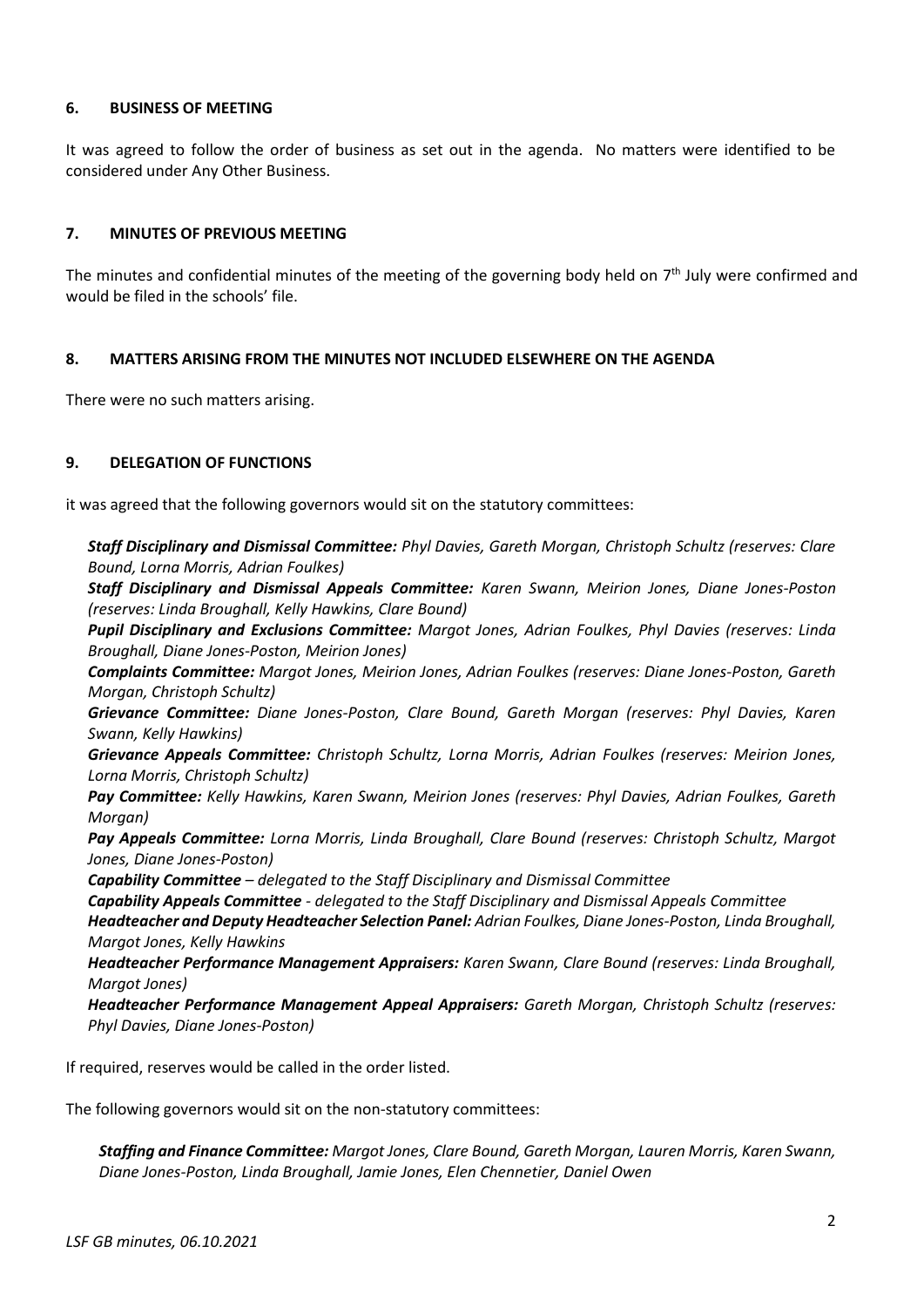*Curriculum and Strategic Planning Committee: Karen Swann, Jamie Jones, Ruth Davies, Dan Craig, Adrian Foulkes, Christoph Schultz, Meirion Jones, Phyl Davies, Daniel Owen, Elen Chennetier*

The terms of reference for each of the committees (as circulated) were agreed.

Delegation arrangements to the headteachers (as circulated) were agreed.

The following governors were appointed to specific responsibilities:

*Safeguarding, including Child Protection: Margot Jones Health and Safety: Jamie Jones Looked After Children (LAC), Special Educational Needs (SEN), Additional Learning Needs (ALN), and More Able and Talented (MAT): Clare Bound and Karen Swann School Performance Data: Linda Broughall Equal Opportunities: Ruth Davies and Dan Craig Attendance: Phyl Davies Siarter Iaith: Adrian Foulkes Transition: Clare Bound Maths and Numeracy: Meirion Jones Language, Literacy and Communication: Gareth Morgan Science and Technology: Christoph Schultz Humanities: Diane Jones-Poston Expressive Arts: Kelly Hawkins Health and Wellbeing: Lauren Morris Foundation Phase: Karen Swann Post-16 Provision: Lorna Morris Anti-Bullying: Alun Moses Training link: Helen Rees (clerk)*

# **10. TO CO-OPT ADDITIONAL MEMBERS TO THE GOVERNING BODY AND COMMITTEES**

It was agreed to co-opt Lisa Ashton to the Curriculum and Strategic Planning Committee with full voting rights.

## **11. PROCEDURES AND PROCESSES**

It was agreed that the chair would sign the Code of Conduct on behalf of the Governing Body. Each individual governor would sign the Code of Conduct (or type their name on the signature line) and return to the clerk by email.

## *Dan Craig joined the meeting*

## **12. STATUTORY POLICIES AND PUBLICATIONS DUE FOR REVIEW IN THE AUTUMN TERM**

- i. Capability Procedure for Teachers and Headteachers; Llanidloes Schools' Federation (LSF)
- ii. Child Protection Policy; LSF
- iii. Complaints Policy; Ysgol Uwchradd Llanidloes (YUL)
- iv. Complaints Policy; Ysgol Gynradd Llanidloes (YGL)
- v. Complaints Policy, Child-Friendly; YGL
- vi. Vexatious Complaints Policy; LSF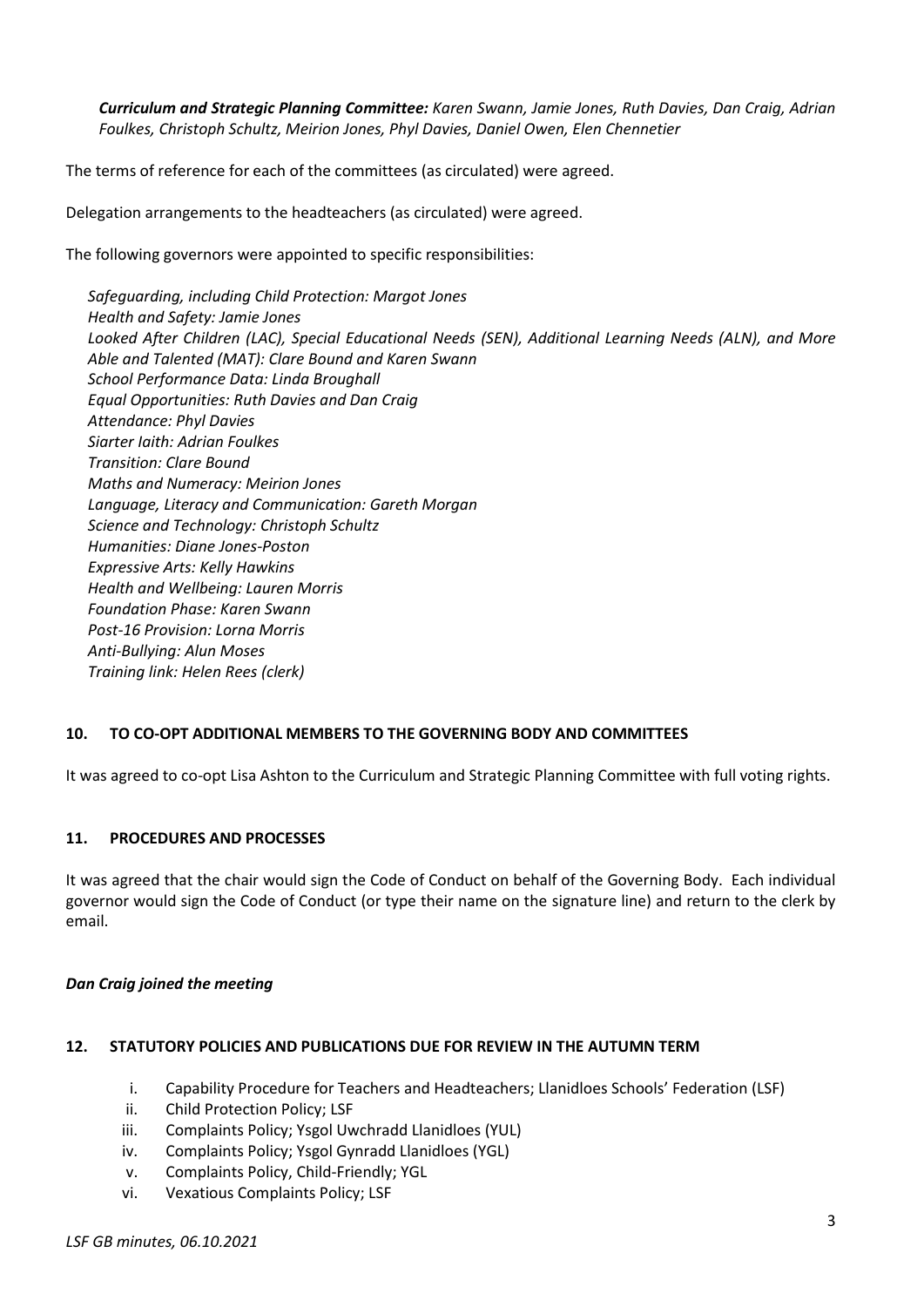- vii. Disciplinary Procedure; LSF
- viii. Flexible Working Policy; LSF
- ix. Grievance Policy; LSF
- x. Health and Safety Policy; YUL
- xi. Health and Safety Policy; YGL
- xii. Performance Management Policy; LSF
- xiii. Staff Code of Conduct; LSF
- xiv. Target Setting for Schools
- xv. Transition Policy; YGL
- xvi. School Prospectus; YUL
- xvii. School Prospectus; YGL, link:<https://spark.adobe.com/page/07bAl2JNlnxqo/>

It was explained that the policies (as circulated) had been reviewed but remained unchanged in substance.

The primary school prospectus had undergone a significant review and was now available as an Adobe Spark document. The document was very different but designed to be accessible and meet all statutory and advisory requirements. The headteacher would appreciate any feedback on the new format from governors.

All policies and documents were adopted by the governing body.

## **13. LA AND SCHOOLS PARTNERSHIP AGREEMENT**

The secondary school headteacher told governors that he felt that the new agreement had been well-written, would be mostly beneficial and was aligned with national priorities for schools. However, there were some items around ALN where additional discussions with LA officers would prove beneficial. The agreement stipulated requirements beyond those in the new ALN Code 2021 for which the workload impact needed to be assessed, for example, that schools would create a profile for all pupils with emerging needs and that a register of these would be kept on Tyfu, the new electronic inclusion system for Powys. It was also noted that schools would not be allowed to refuse admission. Whilst this was nearly always true, there had been rare occasions where admission had been refused to secure pupil and staff safety. The headteacher also told governors that the agreement included an acceptance of the terms of reference of the post-16 management boards which had yet to be fully discussed with headteachers, and that post-16 provision would require delivery of the Welsh Baccalaureate to all students when, at times, an individual student's wellbeing concerns necessitated their withdrawal. Governors agreed that the headteacher should be comfortable with the agreement and should enter into further discussions with a view to amending the agreement.

## *Jamie Jones joined the meeting*

## **14. HEALTH AND SAFETY, INCLUDING COVID-19**

Governors commented that there were some apparently left-over building materials still on-site in the secondary school. The headteacher told governors that some of the Harris fencing had been used to create zones which had now been decommissioned, but that it was felt prudent to keep the fencing for a while in case the zones needed to be reinstated. The headteacher would ask the business manager to liaise with the contractors to arrange removal of the surplus building materials as soon as possible.

The schools were now using new Covid-19 risk assessment templates from the Local Authority. These included a static section specific to each school, taking into account factors such as ventilation, the possibility of creating one-way systems and crowding. Both schools' static assessments showed them to be low risk. The second dynamic part of the risk assessment required the rate of infection in the local population, as well as the number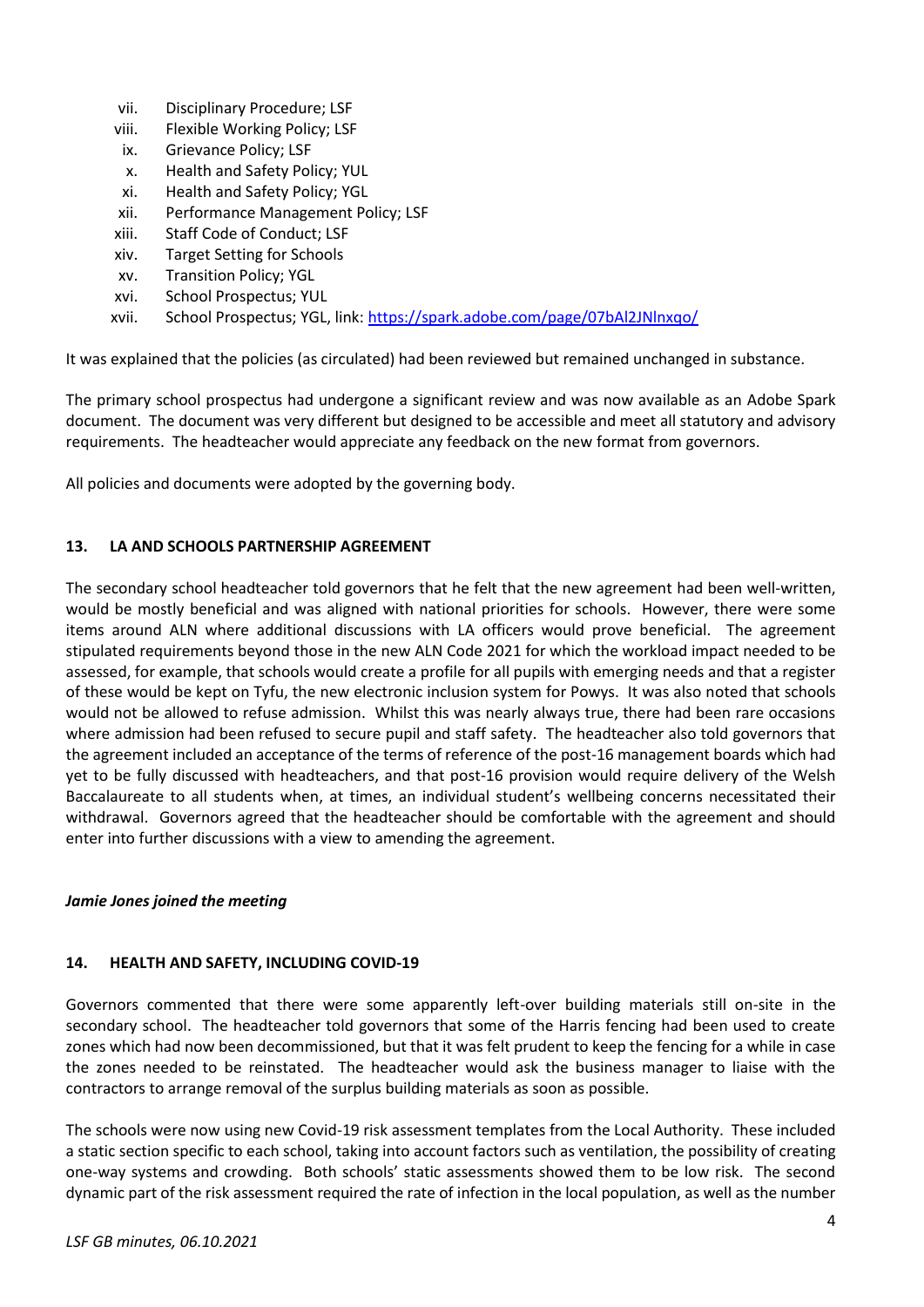of staff and pupil cases, to be input on a weekly basis. The combination of the two assessments would then give a risk level of low, medium, high or very high for the week and procedures would be followed accordingly. The schools had found the process to be very quick and adaptable. The latest versions of the risk assessments had been uploaded to 'files' in the governor team.

## **15. ACCELERATING LEARNING PROGRAMME DELIVERY PLANS**

These had been circulated to all governors and signed by the chair prior to the meeting as they had to be submitted to the Local Authority by 30<sup>th</sup> September.

## **16. GOVERNORS' ANNUAL REPORT TO PARENTS**

This would be discussed at the next meeting of the full governing body.

## **17. COMMITTEE MEETING**

The chair of the Pupil Discipline and Exclusions committee reported the decision made at the meeting held on 18<sup>th</sup> June to uphold the fixed-term exclusions imposed by the secondary school. The committee had strongly recommended that the LA work with the school to provide a PRU placement and had concerns regarding the return of the pupil to mainstream school in January 2022.

## *Lorna Morris left the meeting*

# **18. LOCAL AUTHORITY WELSH IN EDUCATION STRATEGIC PLAN (WESP)**

It was resolved according to The Government of Maintained Schools (Wales) Regulations 2005, Section 48 that this item be minuted as confidential.

## **19. GOVERNOR DEVELOPMENT**

The clerk would continue to be the training link for 2021-22.

## **20. DOCUMENTS/CORRESPONDENCE RECEIVED BY THE CHAIR OF GOVERNORS AND/OR CLERK**

The primary school headteacher had received a letter addressed to her and the governing body from a local resident concerned about parking issues at the front of the school, including parents blocking her driveway. The headteacher had already responded by writing to all parents asking for their consideration and replying to the resident. Governors also commented that vans parking on the pavement adjacent to local building works were causing a danger to children walking to school.

## **21. ANY OTHER BUSINESS AS, IN THE OPINION OF THE CHAIR, IS OF SUFFICIENT URGENCY TO WARRANT CONSIDERATION**

There were no such matters.